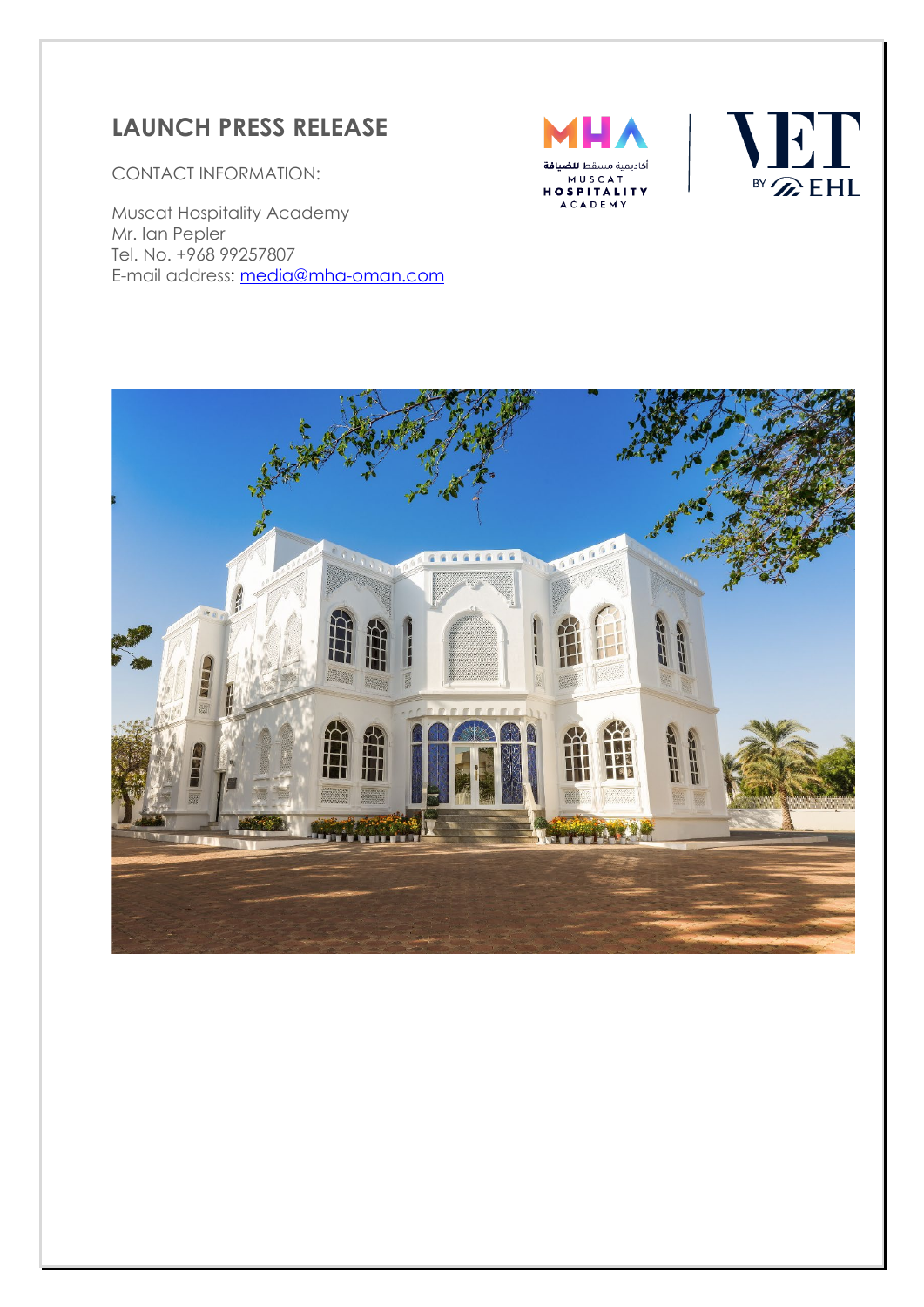## **FOR IMMEDIATE RELEASE**

## **NEW HOSPITALITY ACADEMY OPENS IN MUSCAT, THE SULTANATE OF OMAN IN NOVEMBER 2021.**

*Muscat Hospitality Academy (MHA) launched by Heart of Hospitality (HOH), has partnered with EHL Group, Switzerland — the world's leading source of hospitality education and advisory services to open its first Vocational Education and Training/VET by EHL licensed training institute in Oman.* 

**Muscat, The Sultanate of Oman (October 2021)** - Muscat Hospitality Academy (MHA) in partnership with EHL Group, Switzerland, sets the standards in excellence for Vocational Education and Training in Hospitality, offering the next generation an exciting opportunity to build their career in the hospitality industry, both within Oman and globally. The academy will initially focus on various level programs in four key specialisations — culinary, service, rooms and hotel administration. The programs are designed to cover almost 80% of the job skill demand of the industry. All curriculum and course materials are developed in Switzerland by the EHL Group and delivered by VET by EHL approved industry experts. For more information – please visit [www.mha-oman.com.](http://www.mha-oman.com/)

"*We are very proud of the fact that MHA has already been very well received by the hospitality sector in Oman, with commitment from many 4 to 5-Star brands, which includes more than 150 employment opportunities for Omani nationals upon successful completion of our VET by EHL programs*. *We are presenting a fantastic opportunity for Omanis who will receive unique world-class vocational educational training by hospitality industry experts, incorporating rigorous practical Internships to ensure that they are equipped to be ready for the job market from Day 1 of graduation* "explained Ms. Xia Cai, Managing Partner for Heart of Hospitality.

"*On behalf of EHL Group, it is my pleasure to welcome Muscat Hospitality Academy to our distinguished and select global network of hospitality institutions delivering the VET by EHL programs. The hospitality industry has been evolving at a very rapid pace and so is the student population, hospitality educational institutions therefore must remain several paces ahead of the needs and the motivations of both the industry and the students. The high impact industry-led VET by EHL programs coupled with the talented set of trainers at MHA and its world-class infrastructure are well positioned to significantly reshape the hospitality skill development and professional education landscape not only in the Sultanate of Oman but across the wider region*", added Aman Aditya Sachdev, Director and Regional Head (Middle East, South Asia & Myanmar), EHL Advisory Services.

"*Now that we have been able to re-open our unique resort again, we are honoured to be working with Muscat Hospitality Academy (MHA), to provide the highest standards in service excellence to our Guests and to help create opportunities for*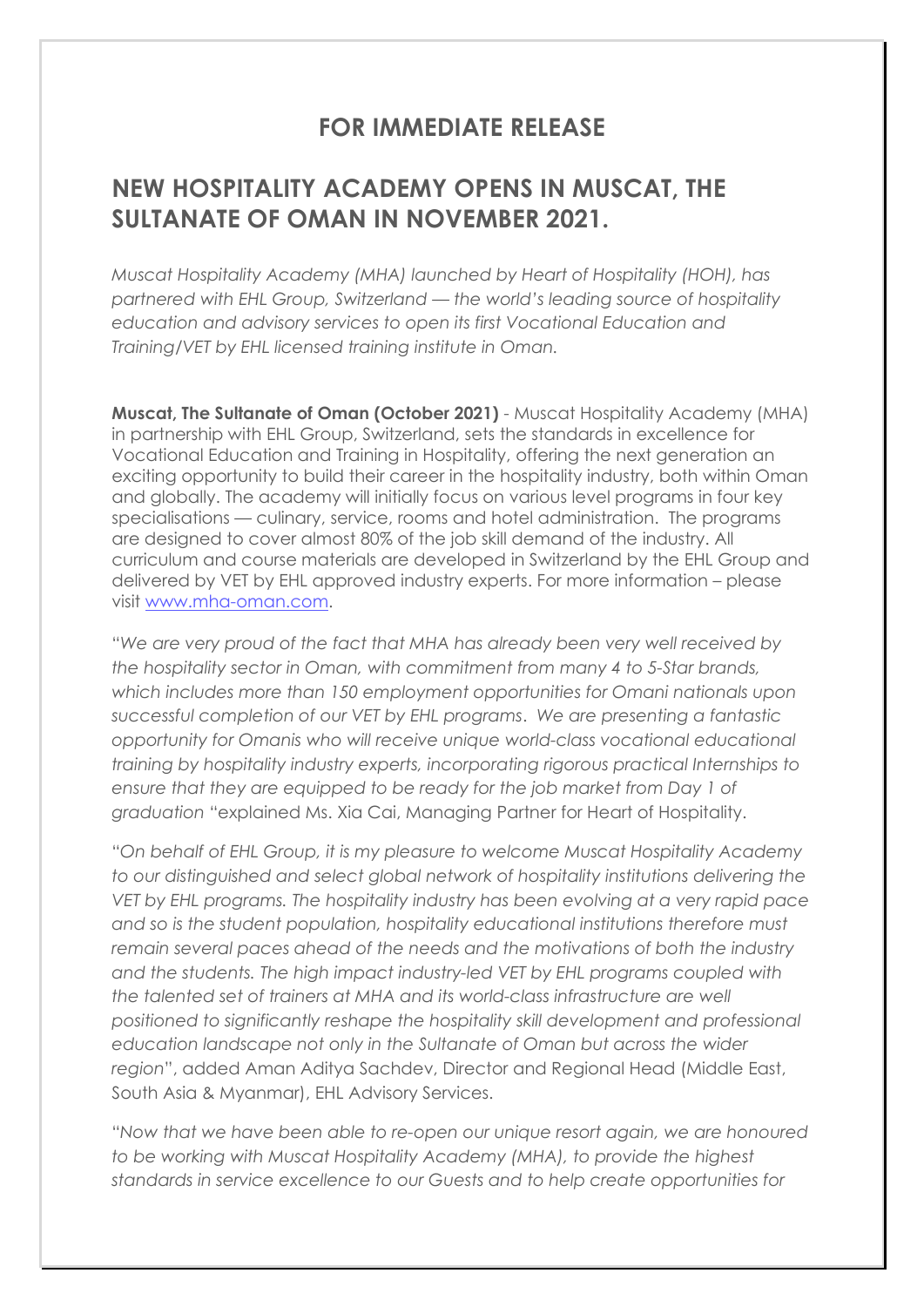*the youth of Oman*," explained Mr. Andrew Spearman, General Manager for Six Senses Zighy Bay.

In today's fast-paced world, it has become a necessity to have the soft skills qualities which employers look for – active listening, proactive team building, delegating, creative problem-solving. Venturing in the hospitality sector can offer endless professional as well as personal opportunities. The education will equip you to have the appropriate life skills, such as clear active listening, emotional intelligence, critical thinking, leadership, and empathy that are needed for any future business endeavor.

In the global hospitality industry, EHL Group is continually recognized by industry leaders, trusted for academic quality with its flagship, EHL Hospitality Business School, founded in 1893 as Ecole hôtelière de Lausanne. EHL Group, through its graduates and applied research and consulting services are shaping the future of the industry. For the third year in a row (2019,2020 & 2021) EHL Hospitality Business School has been ranked as No.1 university by QS World University Ranking for hospitality and leisure management studies.

### **About EHL Group:**

EHL Group is the global reference in education, innovation and consulting for the hospitality and service sector.

With expertise dating back to 1893, EHL Group now offers a wide range of leading educational programs from apprenticeships to master's degrees, as well as professional and executive education, on three campuses in Switzerland and Singapore. EHL Group also offers consulting and certification services to companies and learning centers around the world.

True to its values and committed to building a sustainable world, EHL Group's purpose is to provide education, services and working environments that are people-centered and open to the world.

#### [www.ehlgroup.com](http://www.ehlgroup.com/)

### **Contact:**

EHL Group | Lucile Muller |External Communications Manager

[communication@ehl.ch](mailto:communication@ehl.ch) | +41 21 785 14 25